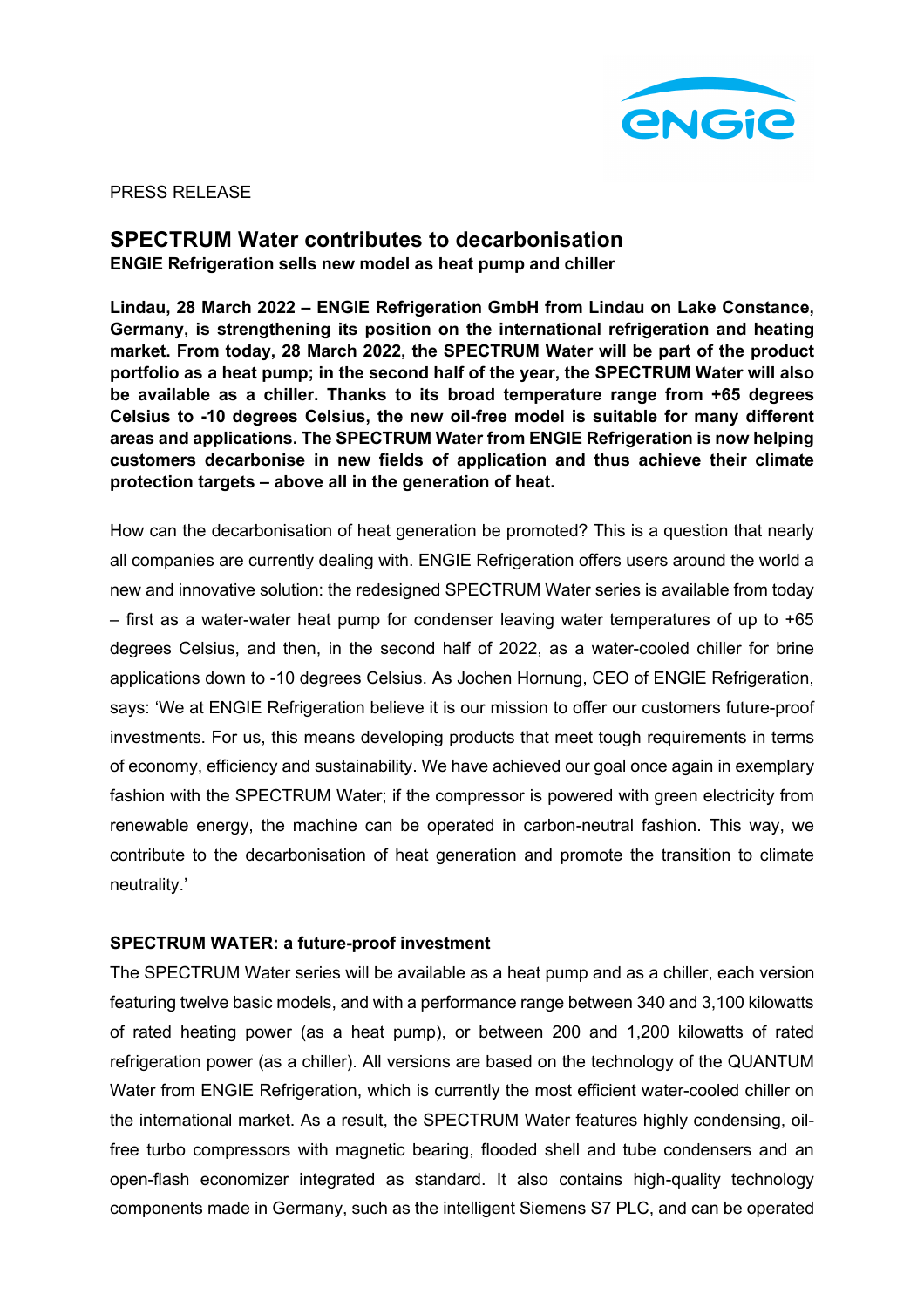

via a 10-inch touch panel or via any mobile end device with the help of smart control. The oilfree machine design makes the system unique in the market for large heat pumps, which is currently still very heterogeneous. As well as making the system highly energy-efficient throughout its service life, the choice to do without lubricant oils in the refrigerant circuit has improved operational reliability and reduced the necessary number of labour and costintensive service deployments in the long term. Because of its very high energy efficiency in heating mode, the system not only exceeds the requirements of the Ecodesign Directive by a multiple, but also easily meets the efficiency requirements stipulated by the BAFA federal fund for efficient buildings (BEG).

### **ENGIE offers solutions for refrigeration and heating**

Operating companies can choose between the A2L low-GWP R-1234ze refrigerants and the high-efficiency A1 safety refrigerants R-515B, R-514A and R-134a. With all these features, the SPECTRUM Water offers excellent power density, operational reliability, energy efficiency and sustainability – both as a heat pump and as a chiller. It is suitable for many different applications in a wide range of industries – as a heat pump providing heat in monovalent fashion for new and existing large-volume buildings; for integration into urban and communal heat networks; or as a chiller for the food production and processing industry, for example. 'With its specific features, the SPECTRUM Water is perfect for a great many different applications. We are proud to say that our customers are guaranteed to benefit from one of the best machines for the respective area of application – and thus improve efficiency while reducing their carbon footprint,' says Jochen Hornung. And ENGIE Refrigeration has a lot more planned for 2022: further product innovations are already being planned and developed.

**Pictures**

**Caption:** ENGIE Refrigeration strengthens its position on the heating market: the new SPECTRUM Water is the ecologically sustainable alternative to boilers operated with fossil fuels. **Source:** ENGIE Refrigeration GmbH; permission to reprint for free if source is acknowledged